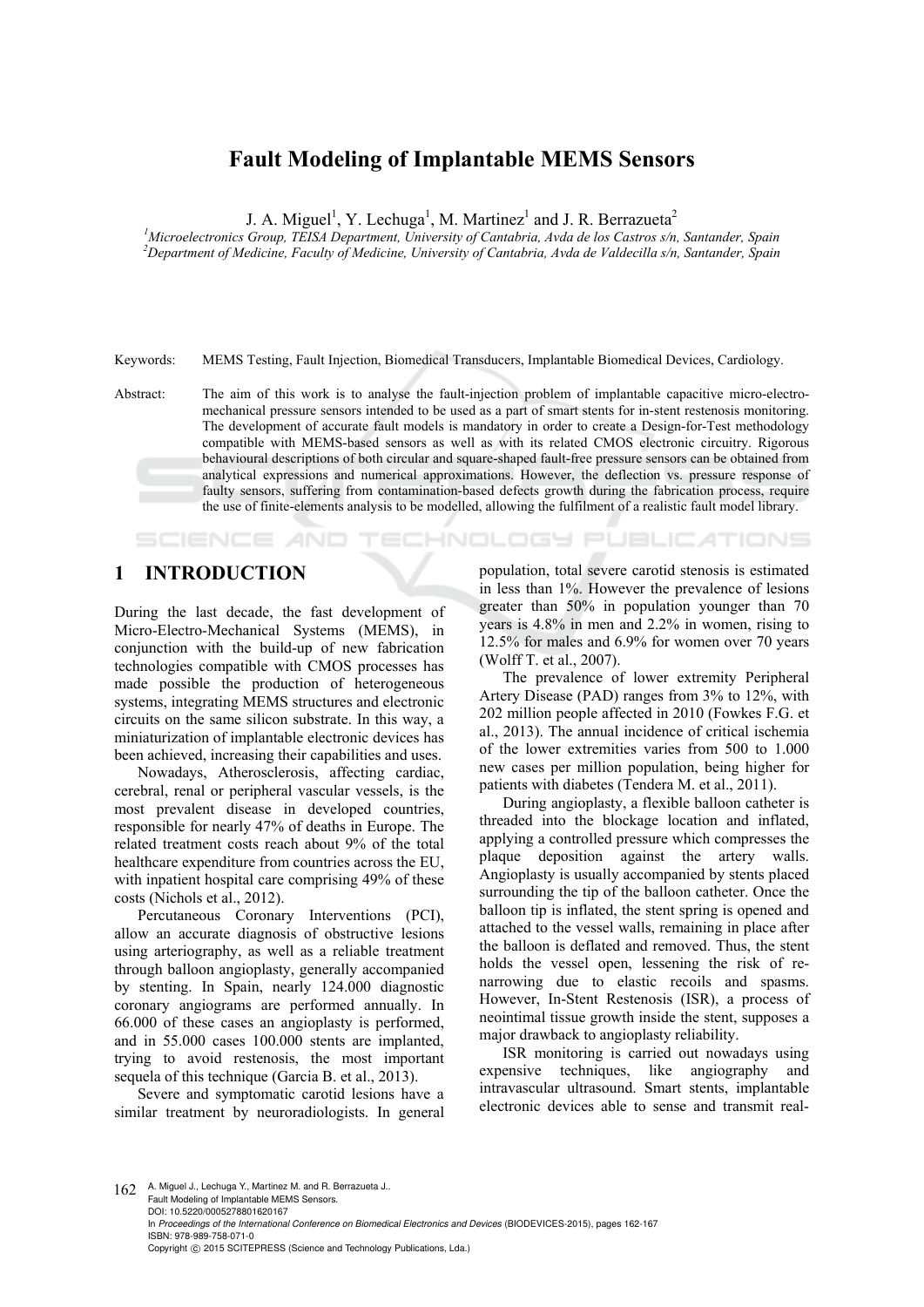time data from physiological signals related to the vessel condition, have positioned themselves as an economic alternative to ISR follow-up.

Smart stents, as implantable electronic devices, must fulfil certain design constraints, including small size, low power requirements, output stability, and reliability over time without recalibration. This last challenge makes testing and fault modelling critical issues to validate the fabricated device.

Generally, MEMS testing has been limited to a set of electrical, optical and mechanical analyses, used to check the functionality of the device. However, the correlations between the detected failures and their underlying physical causes are usually missing. These relationships are needed to allow an accurate modelling of complex fabrication defects, and can be useful in the generation of realistic faults models, as well as in the development of capable testing techniques. For this reason, fault models must include real defective behaviours in order to reach high fault coverage and test quality.

This work focuses on the generation of a fault model for an implantable MEMS capacitive pressure sensor. Finite Elements (FE) tools have been proven to be necessary to model those faults whose complexity makes analytical descriptions inapt. The results from FE analysis will give rise to a realistic fault model library, and to the development of a comprehensive Design-for-Test (DfT) methodology.

Ū

In Section 2, the most common failure mechanisms affecting MEMS devices are described. Section 3 introduces the proposed heterogeneous system, focusing on the analytical modelling of its MEMS sensors under fault-free conditions. Section 4 illustrates the need of FE analysis to model the behaviour of MEMS sensors under the presence of certain faults. Finally, in Section 5 conclusions are presented.

## **2 MEMS FAULT CLASSES AND FAILURE MECHANISMS**

Several failure mechanisms or defects can appear during the fabrication process of heterogeneous devices, being possible to distinguish between defects arising during the CMOS process and defects occurring during micromachining.

Microelectronic and MEMS components can be created on the same silicon substrate by means of a set of conductor, semiconductor and dielectric layers. Each one of the technological operations used to grow these layers, such as oxidation,

deposition, photolithography or etching, is a potential source of defects, where contaminants can appear, degrading the succeeding fabrication steps.

In the particular case of CMOS-compatible MEMS, failure mechanisms can be classified according to the physical property being affected. MEMS faults can be initially grouped into parametric or catastrophic types, in the same way as for analog testing. However, the nature of MEMS devices gives rise to new types of manufacturing defects, which require an extended classification scheme. Thus, it is necessary to distinguish between faults affecting the microsystem gauge and those affecting the supporting structure. Each of these faults can be again classified as a parametric fault, changing the physical properties of the device and altering its performance; or as a catastrophic fault, preventing any use of the system.

In this work, the case of impurities appearing during the anisotropic wet etching process used to create diaphragms is analysed in detail. Impurities in the form of small crystal lattice defects located in the bulk material during this process can cause the growth of pyramids on top of the diaphragm. Depending on their size and location, these pyramids can strongly change the properties of the diaphragm. As can be seen in Fig. 1, the sidewall slope of the pyramids is a fixed parameter which depends on the angles between the main crystal planes of a single silicon crystal. For instance, this slope presents a value of 54.7º in the case of anisotropic wet etching of a {100} oriented wafer, corresponding to the angle between the {100} and {111} planes. It must be noticed that the height of the pyramid can be obtained from the sidewall slope, so a change in the base length of the pyramid will alter its size (Rosing, Reichenbach, Richardson, 2002) (Landsberger, Nashed, Kahrizi, Paranjape, 1996).



Figure 1: Pyramid defect growth during anisotropic wet etching process.

## **3 MEMS PRESSURE SENSOR MODELLING**

One of the simplest and more reliable smart stent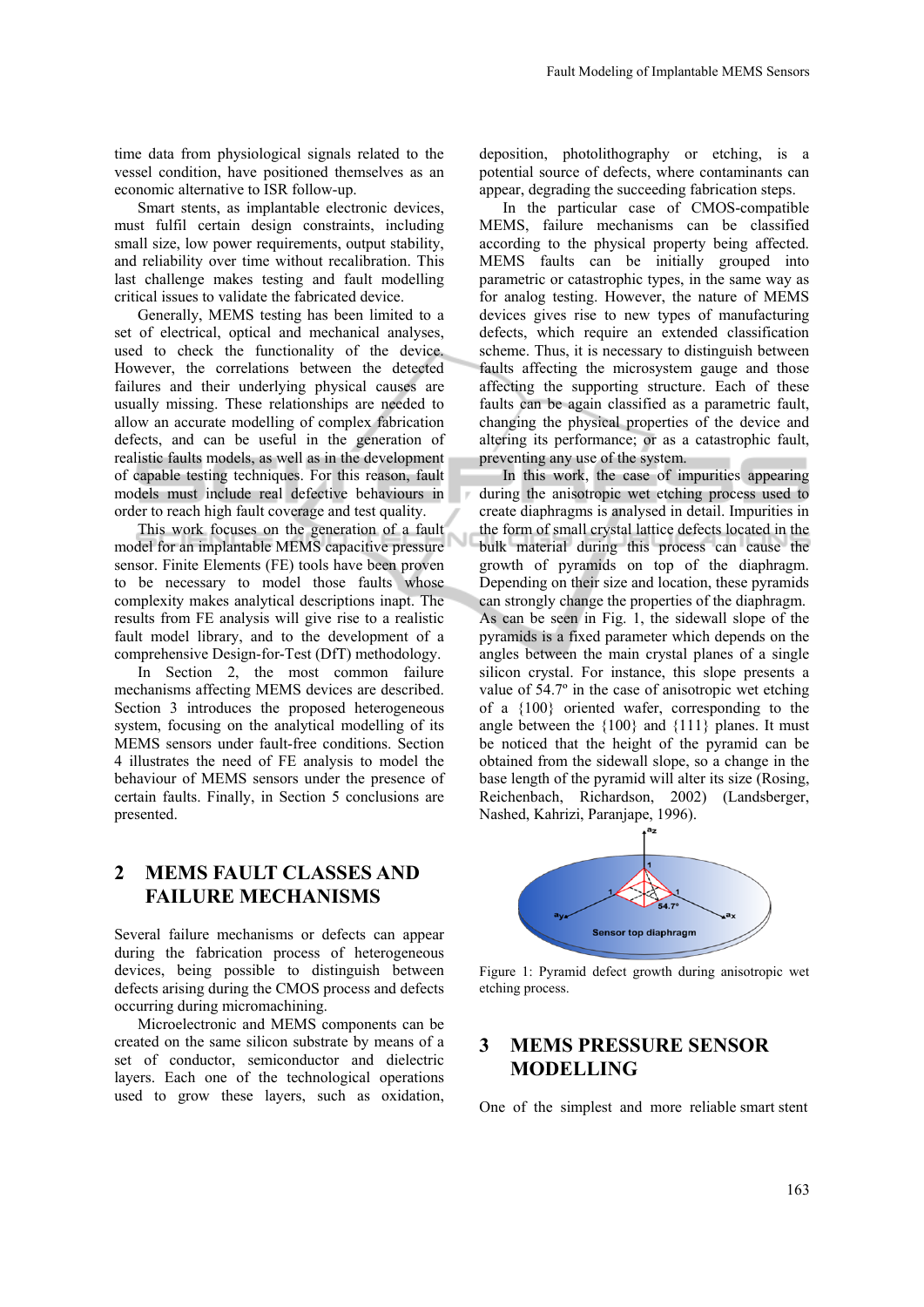designs for ISR monitoring is made up of two MEMS capacitive pressure sensors attached at opposite sides of a regular stent. In this way, the pressure gradient along the device (implanted in a distal pulmonary artery) can be measured and wirelessly transmitted outside the patient body by means of an LC tank formed by the sensors and the body of the stent (Takahata, Gianchandani, Wise, 2006).

The proposed MEMS capacitive pressure sensor to be included in the above-mentioned smart stent can be split into two different parts: a fully-clamped suspended flexible top diaphragm anchored to the substrate, and a fixed back plate. The principle of operation governing the behaviour of this kind of sensors is based on the concept of a two parallel plate capacitor, where the resultant capacitance is inversely proportional to the distance between the plates.

Fig. 2 shows a simplified cross-sectional view of a MEMS capacitive pressure sensor with an airfilled cavity. When a certain pressure P is uniformly applied to the top plate, with a thickness  $t_m$ , a deflection is induced, reducing the initial gap  $t_g$ between the plates and increasing the sensor capacitance. The parameter  $w_0$  refers to the maximum deflection of the plate.



Figure 2: Cross-sectional view of a MEMS capacitive pressure sensor.

The equivalent capacitance of a MEMS pressure sensor can be analytically calculated by the expression stated in  $(1)$ , where  $C_0$  is the capacitance of the undeformed sensor,  $\varepsilon_0$  is the dielectric permittivity of the void, and A is the overlapped area between both plates.

$$
\Delta C = C_S - C_0 = \iint_A \frac{\varepsilon_0 \cdot dx \cdot dy}{t_g - w(x, y)} - \varepsilon_0 \frac{A}{t_g}
$$
 (1)

#### **3.1 Circular Sensor**

An analytical behavioural modelling of a fullyclamped diaphragm can be achieved only when certain conditions are fulfilled: (a) the fabrication material of the top diaphragm must have isotropic

mechanical properties; (b) the thickness of the metallic electrode on the top plate is required to be smaller than the thickness of the plate in order to be neglected; (c) the initial gap between the plates must be small compared to the lateral extents of the plates, so that the influence of the field fringing effects could be neglected; (d) the residual stresses in the flexible diaphragm are not considered. Once all the requirements have been met, the plate deflection at radius r, of a fully clamped circular diaphragm, can be expressed as:

$$
w(r) = w_0 \left[ 1 - \left(\frac{r}{a}\right)^2 \right]^2 \tag{2}
$$

Where r is the distance of the point of interest to the centre of the diaphragm, a is the radius of the diaphragm and  $w_0$  is the maximum centre deflection.

Depending on the sensor deflection-to-thickness ratio, the maximum centre displacement can be analytically modelled using different expressions, as described in (Timoshenko, Woinowsky-Krieger, 1959). The centre displacement vs. pressure relationship for both small and large deflection conditions can be approximated as (Timoshenko, Woinowsky-Krieger, 1959):

$$
w_0 = \frac{3 \cdot P \cdot a^4 \cdot (1 - v^2)}{16 \cdot E \cdot t_m^3} \cdot \frac{1}{1 + \frac{0.488 \cdot w_0^2}{t_m^2}}
$$
(3)

Where P is the pressure applied to the diaphragm, a is its radius, and υ and E are the Poisson's ratio and Young's modulus of elasticity of the diaphragm material respectively.

#### **3.2 Rectangular Sensor**

The deflection of a rectangular flexible diaphragm, as shown in Fig. 3, can be analytically modelled by a set of differential equations (4) and (5). Some conditions have to be fulfilled to validate the model: (a) the diaphragm must be fully clamped at its edges; (b) the bending of the diaphragm must be elastic; (c) the deflection has to remain smaller than half the thickness of the diaphragm.



Figure 3: Coordinate system of a rectangular diaphragm.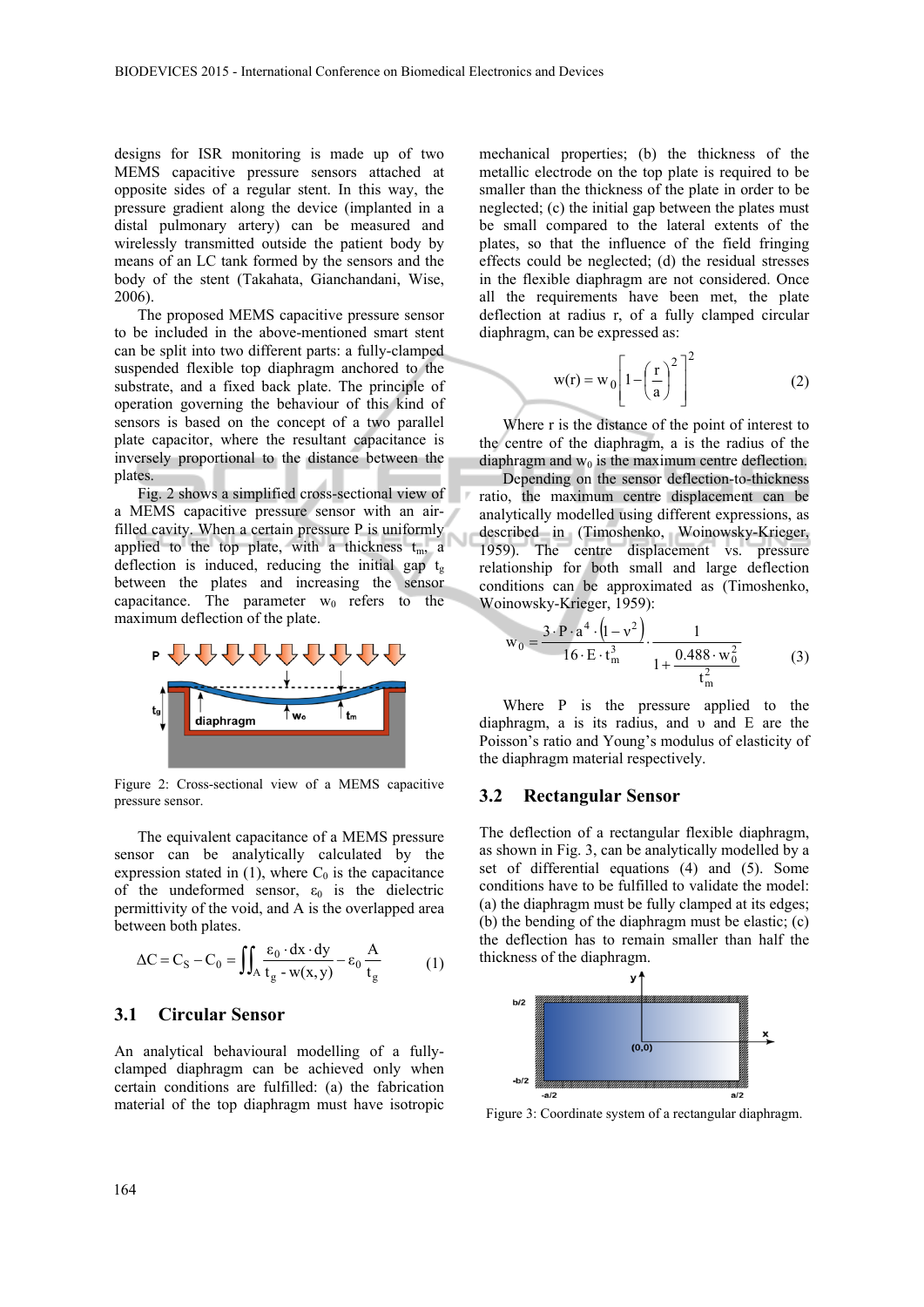Thus, the fully clamped rectangular diaphragm deflection vs. pressure relationship can be approximated by the following differential equation and its boundary conditions:

$$
\frac{\partial^4 w}{\partial x^4} + 2 \cdot \alpha \cdot \frac{\partial^4 w}{\partial x^2 \partial y^4} + \frac{\partial^4 w}{\partial y^4} = \frac{P}{D_0 \cdot t_m^3}
$$
(4)  

$$
w \left( x = \pm \frac{a}{2}; y \right) = 0
$$
  

$$
w \left( x; y = \pm \frac{b}{2} \right) = 0
$$
  

$$
\frac{\partial w}{\partial x} \left( x = \pm \frac{a}{2}; y \right) = 0
$$
(5)

$$
\frac{\partial w}{\partial x} \left( x; y = \pm \frac{b}{2} \right) = 0
$$
  
Where  

$$
\alpha = v + \frac{2 \cdot E_t \cdot (1 - v^2)}{E}
$$

$$
D_0 = \frac{E}{12 \cdot (1 - v^2)}
$$
(7)

and a, b, E,  $E_t$  and v are the diaphragm x-length and y-length, the Young's elasticity modulus, the shear modulus and Poisson's ratio, respectively.

The following changes in variable are introduced to limit the integration domain to a square of unit side:

$$
X = \frac{2x}{a}; -1 \le X \le 1
$$
  
\n
$$
Y = \frac{2y}{b}; -1 \le Y \le 1
$$
 (8)

The system of differential equations can be approximated via several mathematical methods. The Galerkin method has been applied (Timoshenko, Woinowsky-Krieger, 1959), leading to the following analytical result:

$$
w(x, y, P) = w_0 \cdot f(X, Y, r) \tag{9}
$$

$$
w_0 = \frac{k(r) \cdot a^2 \cdot b^2}{16 \cdot D_0 \cdot t_m^3} \cdot P
$$
 (10)

$$
f(X, Y, r) =
$$

$$
\left[ (1-X^2)(1-Y^2) \right]^{\hspace{-0.15cm}p} \sum_{i=0}^n \sum_{j=0}^n k_{ij}(r) X^i Y^j \hspace{2cm} (11)
$$

Where n is an even positive integer; i,  $j=0, 2, 4$ , 6, ..., n;  $r=b/a$ ;  $k(r)$  and  $k_{ii}(r)$  are tabulated shape factors, whose values are shown in Table 1.

Table 1: Coefficients of the polynomial solution for a rectangular fully clamped diaphragm.

| r               |            | 2          | 3          |
|-----------------|------------|------------|------------|
| k(r)            | 0.02019    | 0.01035    | 0.00469    |
| k <sub>00</sub> |            |            |            |
| k20             | 0.233      | 0.01837    | 0.00510    |
| k02             | 0.233      | 1.27       | 1.82       |
| k22             | 0.252      | 0.195      | $-0.183$   |
| k40             | $-0.00166$ | $-0.00253$ | $-0.00033$ |
| k04             | $-0.00166$ | 0.475      | 3.030      |
| k42             | 0.13       | 0.00181    | 0.0306     |
| $k$ 24          | 0.13       | 0.636      | 1.46       |
| k44             | $-0.235$   | 0.0495     | 0.0844     |

### **3.3 Results Comparison**

A behavioural model for circular and square diaphragms has been developed based on the previously-mentioned analytical expressions. Both sensors have been designed to present identical capacitance for zero pressure difference between the sealed cavity and the environment surrounding the device.

The sensors are based on PolyMUMPs technology provided by MEMSCAP. The diaphragm is made of polysilicon (Young Elasticity Modulus: E=169GPa; Poisson's ratio:  $v=0.22$ ) with a thickness of 4µm, and a 2µm gap between the plates, filled with air sealed at ambient pressure. The circular sensor presents a radius of  $350 \mu m$ , while the squareshaped sensor has a side length of  $620.35 \mu m$ . Pressures up to 60mmHg have been simulated, corresponding to conditions of moderate stenosis.

These two sensors have been modelled in Ansys®. In this way, it is possible to compare results from analytical and FEA simulations, as shown in Fig. 4. It can be noticed that in the case of a square sensor, the error induced by the analytical formulation is proportional to the pressure. This is explained considering the numerical approximation used to



Figure 4: Analytical vs. FEA centre deflection response for circular and square-shaped diaphragms.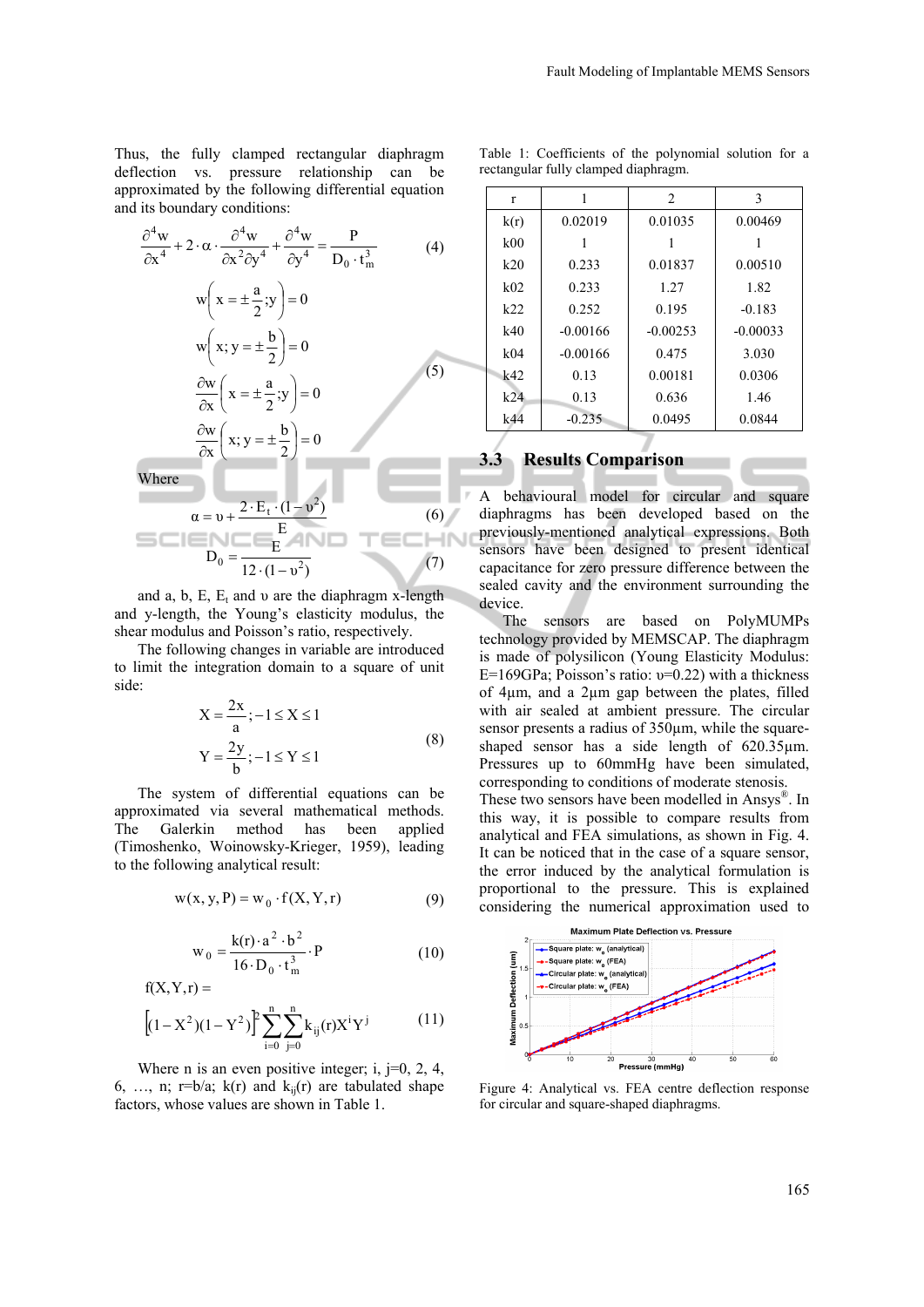solve the differential equation in (4), so a certain deviation is inevitable. Other numerical methods can be used to enhance the accuracy of the model, at the expense of higher complexity and computing times.

### **4 FE FAULT INJECTION**

A complete library of accurate fault models, based on real defects, needs to be developed to enable fault simulations with a realistic estimation of the fault coverage of the test method. The use of FE tools is proposed to analyse the influence of defects occurring during the fabrication or the lifetime of the sensor. The detection and description of defects that give rise to faults will ease the generation of an electrical-compatible behavioural model where new test methodologies could be evaluated.

In this case, FE models of fully-clamped circular and square diaphragms have been built in Ansys®. Defects with different sizes and locations have been inserted on the top plate, where a uniformly distributed pressure is applied. For each particular fault, the capacitance and centre deflection are measured, enabling the evaluation of their influence.

Pyramids grown during the anisotropic wet etching process have been chosen as the case under study. Fig. 5a and Fig. 5b show the capacitance results for circular and square sensors respectively, with pyramids of base areas up to  $2500 \mu m^2$  located at the centre of their diaphragms. As expected, the influence of a pyramid is proportional to its size, with bigger pyramids compromising the reliability of the sensor due to strong sensitivity losses. It can be noticed that the sensitivity loss is higher for circular plates (8.77% loss for a  $50x50\mu m^2$  pyramid) than for their square counterparts (4.8% loss). In Fig 6a and Fig. 6b the capacitance results for both sensors, under the influence of a pyramid of 50µm base side placed at different locations, are shown. In a fault-free case, the centre and anchoring locations of a circular plate present the maximum bending conditions. On the other hand, a square diaphragm has its critical stress density spots located at its centre, at its side midpoint  $(\theta=0)$  and at the midpoint of the semi-diagonal of the plate  $(\theta=45^{\circ})$ . The presence of rigid pyramids at these locations prevents any bending of the plate, reducing the sensitivity of the sensor.

In order to probe the accuracy of the simulation results, several prototype PolyMUMPs capacitive pressure sensors have been designed and fabricated. These sensors have been conceived to be part of an ISR monitoring smart stent device, designed to be



Figure 5a: Capacitance vs. pyramid base area: circular sensor.



Figure 6a: Capacitance vs. pyramid location: circular sensor.



Figure 6b: Capacitance vs. pyramid location: square sensor.

implanted in a distal ramification of the pulmonary artery. Hence, the sensors must be capable of bearing pressure ranges between light (Pmin = 30mmHg) to moderate (Pmax =  $60$ mmHg) stenosis conditions. Both fault-free (Fig. 7) and fault-injected (Fig.8) sensors have been fabricated, and are expected to be measured under in-vitro conditions once coated with the biocompatible materials.